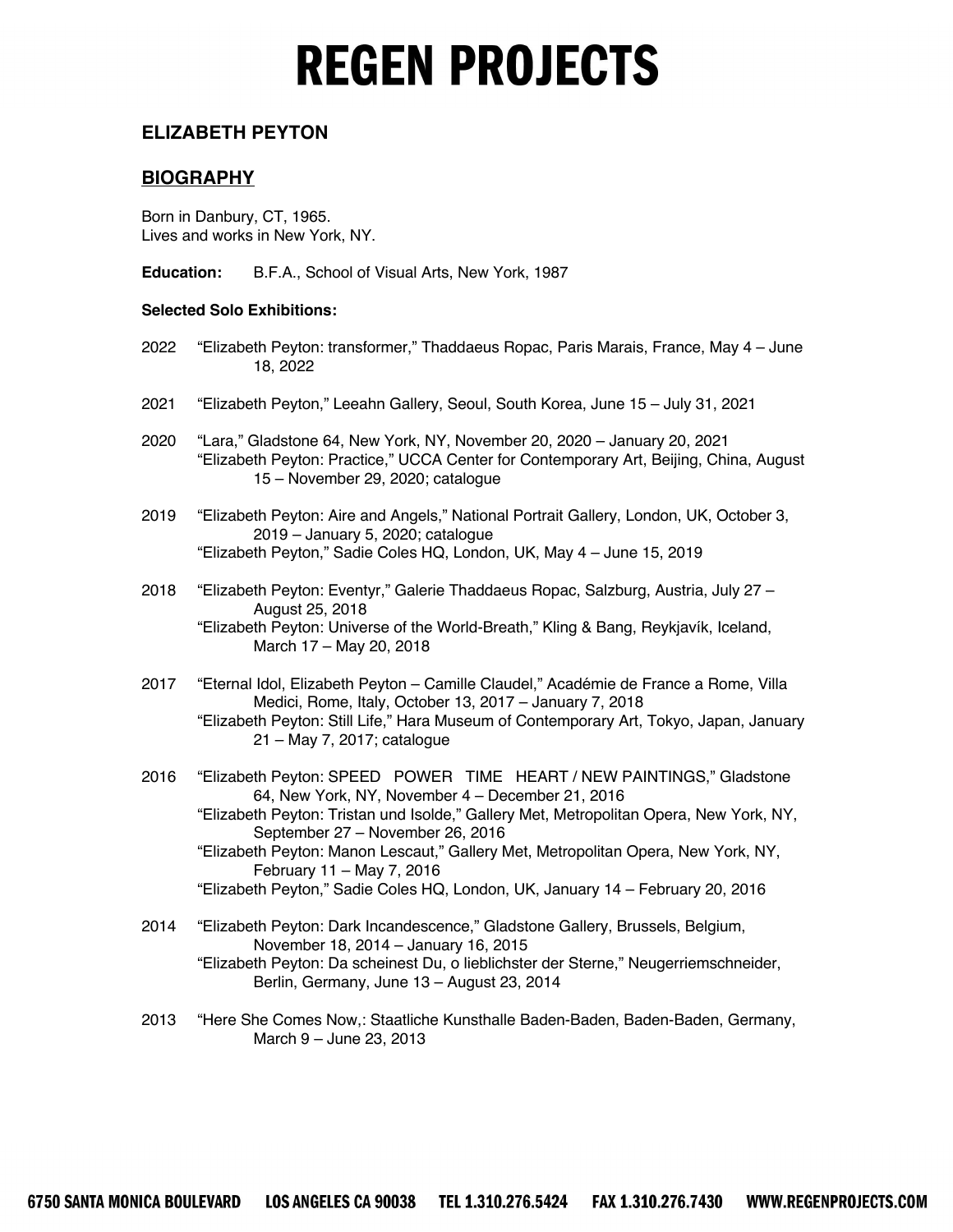"Klara 13 Pictures 2009-2012," Michael Werner Gallery, New York, NY, April 19 – June 15, 2013

"Elizabeth Peyton," Gavin Brown's Enterprise, New York, NY, March 29 – May 14, 2013

- 2012 "Elizabeth Peyton," Regen Projects, Los Angeles, CA, April 5 May 12, 2012
- 2011 "Elizabeth Peyton," Gagosian Gallery, Paris, France, May 27 July 28, 2011 "Wagner,"Gallery Metropolitan Opera, New York, February 25 – May 15, 2011 "Ghost," Opelvillen Russelsheim Zentrum Fur Kunst, Russelsheim, Germany, 2011; traveled to Mildred Lane Kemper Art Museum, St. Louis, MO, January 28 – April 18, 2011
- 2010 Neugerriemschneider, Berlin, Germany, 2010
- 2009 "Elizabeth Peyton: New Drawings," Gladstone Gallery, Brussels, Belgium, November 20 – December 23, 2009 "Elizabeth Peyton: Reading and Writing," Irish Museum of Modern Art, Dublin, Ireland, March 31 – June 21, 2009 Foundation Project Space, Hydra, Greece, 2009 Sadie Coles HQ, London, UK, 2009
- 2008 "Live Forever: Elizabeth Peyton," The New Museum, New York, October 8, 2008 January 11, 2009; traveled to Walker Art Center, Minneapolis, February 14 – June 14, 2009; Whitechapel Art Gallery, London, July 9 – September 20, 2009; and Bonnefantenmuseum, Maastticht, The Netherlands, October 20, 2009 – March 21, 2010

"Elizabeth Peyton: Portrait of an Artist," The Aldrich Contemporary Art Museum, Ridgefield, CT, June 22 – November 16, 2008

- "Drawings and Paintings," Gavin Brown's Enterprise, New York, NY, April 18 May 17, 2008
- 2007 Regen Projects, Los Angeles, CA, March 10 April 7, 2007
- 2006 Neugerriemschneider, Berlin, Germany, April 28 May 2006 "Elizabeth Peyton: Paintings 1994-2002," Gavin Brown's enterprise, Sadie Coles HQ, Barbara Gladstone, at Jane Holzer's apartment, New York, 2006 "Elizabeth Peyton: Prints 1998-2006," Guild Hall, Easthampton, NY, 2006
- 2005 Sadie Coles HQ, London, UK, March 3 April 2, 2005 Glenn Horowitz Bookseller, East Hampton, NY, 2005
- 2004 Gavin Brown's Enterprise, New York, NY, April 17 May 15, 2004
- 2003 "Elizabeth Peyton: New Paintings," Regen Projects, Los Angeles, CA, May 27 June 21, 2003 "Elizabeth Peyton: New Paintings," Roma Roma Roma, Rome, Italy, 2003 Neugerriemshneider, Berlin, Germany, November 8 – December 20, 2003 "Elizabeth Peyton and Tony Just: New Works on Paper," Orient Historical Society, Orient, NY, 2003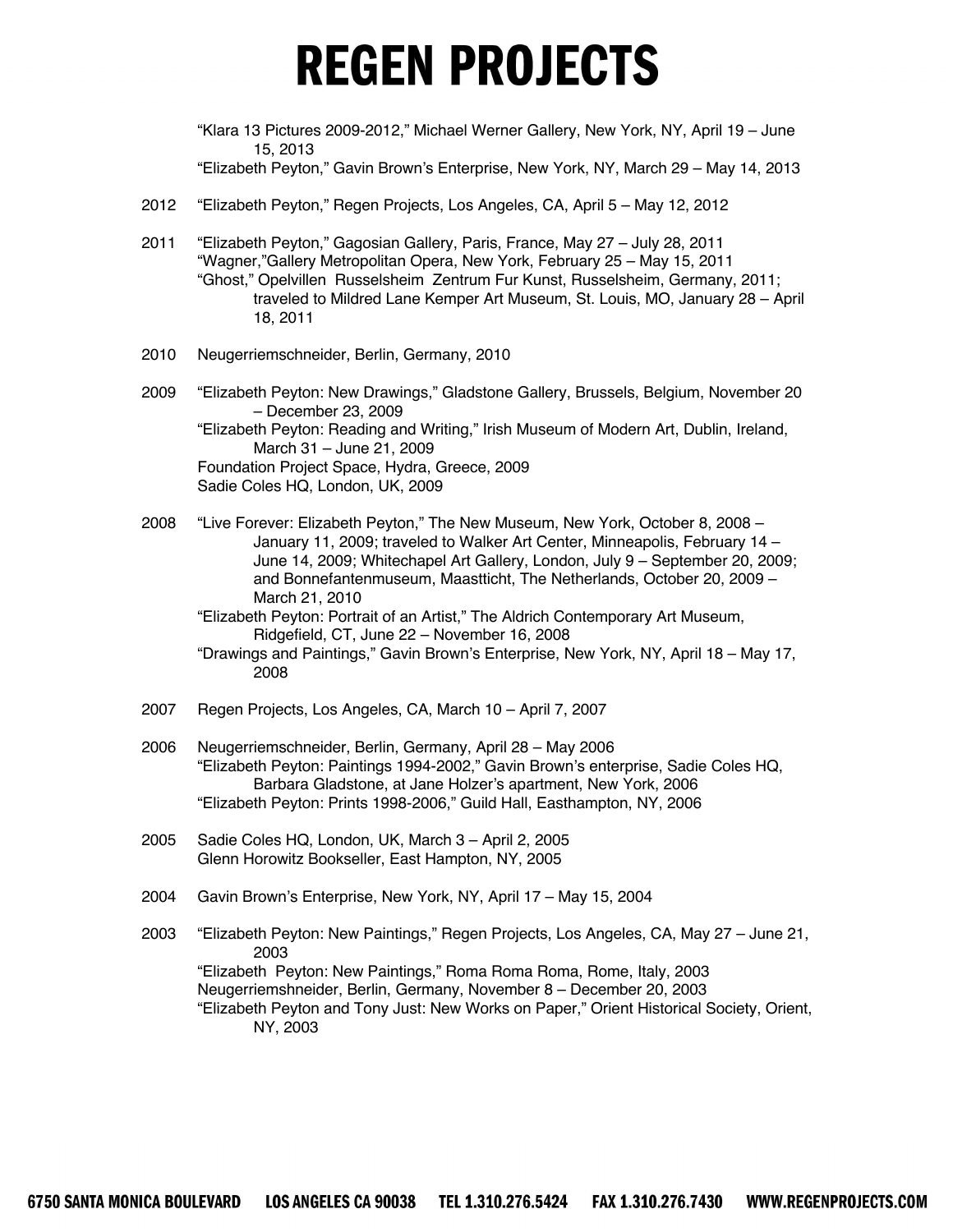- 2002 Sadie Coles HQ, London, UK, September 14 October 12, 2002 "Elizabeth Peyton," neugeriemschneider, Berlin, Germany, May 25 – June 29, 2002 "Elizabeth Peyton: New Monotypes and Etchings," Gavin Brown's Enterprise, New York, NY, May 11 – June 22, 2001; catalogue
- 2001 "Elizabeth Peyton," Gavin Brown's Enterprise, New York, NY, October 20, 2001 "Elizabeth Peyton," Deichtorhallen Hamburg, Germany, September 28, 2001 – January 13, 2002; catalogue
- 2000 "Elizabeth Peyton: Tony sleeping," Westfalischen Kunstverein, Munster, Germany, July 14 – August 27, 2000; catalogue Sadie Coles HQ, London, UK, March 22 – April 29, 2000 Gavin Brown's enterprise, New York, NY, March 17 – April 15, 2000
- 1999 Regen Projects, Los Angeles, CA, October 28 December 3, 1999 neuger/riemschneider, Berlin, Germany, June 5 – July 17, 1999 Gavin Brown's enterprise, New York, NY, March 25 – May 1, 1999
- 1998 Kunstmuseum, Wolfsburg, Germany, 1998; catalogue Seattle Art Museum, Seattle, WA, 1998; catalogue Sadie Coles HQ, London, UK, 1998 Galeria II Capricorno, Venice, Italy, 1998 Museum fur Gegenwartskunst, Basel, Switzerland, 1998; catalogue "Elizabeth Peyton," Georg Kargl, Vienna, Austria, November 13 – December 9, 1998
- 1997 Regen Projects, Los Angeles, CA, 1997 Side 2 Gallery, Tokyo, Japan, 1997 Galerie Daniel Buchholz, Koln, Germany, 1997 Gavin Brown's enterprise, New York, NY, 1997 "Currents 71: Elizabeth Peyton," Saint Louis Art Museum, October 7 – December 7, 1997; traveled to Seattle Art Museum, Seattle, WA, December 13 – March 22, 1998
- 1996 Gavin Brown's enterprise, New York, NY, 1996 Galleria Il Capricorno, Venice, Italy, 1996 neuger/riemschneider, Berlin, Germany, 1996
- 1995 Cabinet Gallery at The Prince Albert, London, UK, 1995 Burkhard Riemschnieder, Koln, Germany, 1995 Gavin Brown's enterprise, New York, NY, 1995
- 1993 Hotel Chelsea, Rm. 828, New York, NY, 1993
- 1992 Water Closet, Novocento, New York, NY, 1992
- 1987 Althea Viafora, New York, NY, 1987

**Selected Group Exhibitions:**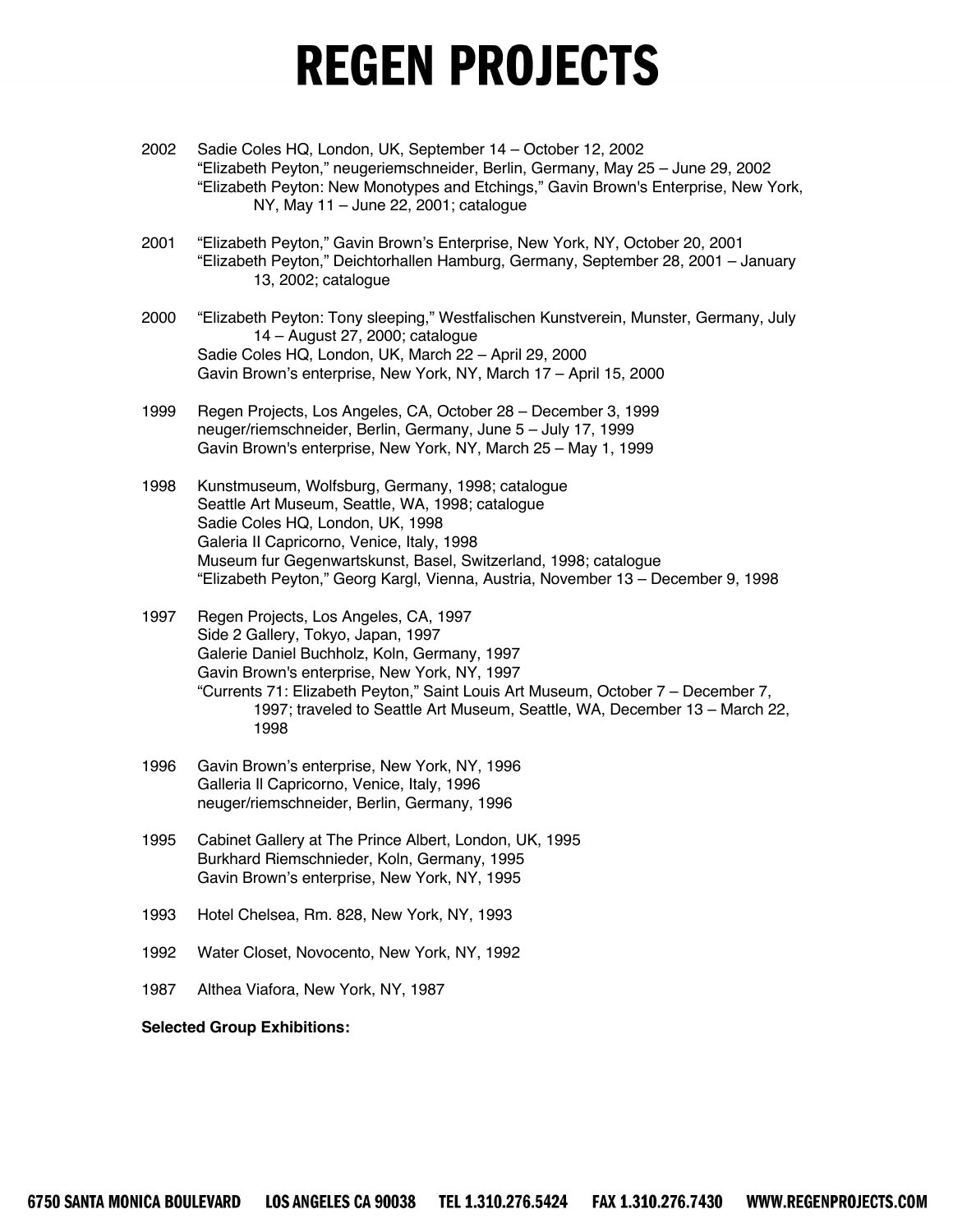- 2022 "Women Painting Women," Modern Art Museum of Fort Worth, Fort Worth, TX, May 15 September 25, 2022
- 2021 "Close-Up," Fondation Beyeler, Riehen/Basel, Switzerland, September 19, 2021 January 2, 2022

"Before the Cockerel Crows," Fondazione Sandretto Re Rebaudengo, Turin, Italy, June 5 – August 1, 2021

"30 Years in Paris," Thaddaeus Ropac, Paris, France, December 6, 2020 – July 31, 2021

- 2020 "Michael Clark: Cosmic Dancer, Barbican Centre, London, UK, October 7, 2020 January 3, 2021
	- "Drawing 2020," Gladstone Gallery, New York, NY, September 24 December 2020; catalogue

"(Self)Portraits: Made by Artists for Parkett Since 1984," Parkett Space, Zürich, Switzerland, February 22 – July 19, 2020

2019 "Selections from the Collection," Rubell Family Collection, Miami, FL, December 4, 2019 – ongoing

"Artists I Steal From," Galerie Thaddaeus Ropac, London, UK, June 5 – August 9, 2019 "Andachtsbild," Petzel, New York, NY, May 3 – June 22, 2019

"Now Is the Time: 25 Years Collection Kunstmuseum Wolfsburg," Kunstmuseum Wolfsburg, Wolfsburg, Germany, March 24 – September 29, 2019

- "Drawn Together Again," The FLAG Art Foundation, New York, NY, February 23 May 18, 2019
- "Five Ways In: Themes from the Collection," Walker Art Center, Minneapolis, MN, February 14, 2019 – September 19, 2021
- "Techniques of the Observer," Greene Naftali, New York, NY, February 5 March 9, 2019
- 2018 "Foundation for Contemporary Arts 2018 Benefit Exhibition," Gladstone Gallery, New York, NY, November 29 – December 15, 2018
	- "Crossroads: Carnegie Museum of Art's Collection, 1945 to Now," Carnegie Museum of Art, Pittsburgh, PA, June 22, 2018 – November 21, 2021
	- "Nudes," Sadie Coles HQ, London, UK, April 11 May 26, 2018

"Kiss Off," curated by Francesco Bonami, Luxembourg & Dayan, New York, NY, February 23 – April 14, 2018

"Imprint 93," Printed Matter, New York, NY, January 19 – March 3, 2018

2017 "Side by Side: Dual Portraits of Artists," San Francisco Museum of Modern Art, San Francisco, CA, June 17 – December 3, 2017

"Ugo Rondinone: I ♥ John Giorno," White Columns, New York, NY, June 21 – August 5, 2017

- "What I Loved: Selected Works from the '90s," Regen Projects, Los Angeles, CA, March 4 – April 14, 2017
- 2016 "These Strangers... Painting and People," Stedelijk Museum voor Actuele Kunst (S.M.A.K.), Ghent, Belgium, October 1, 2016 – January 8, 2017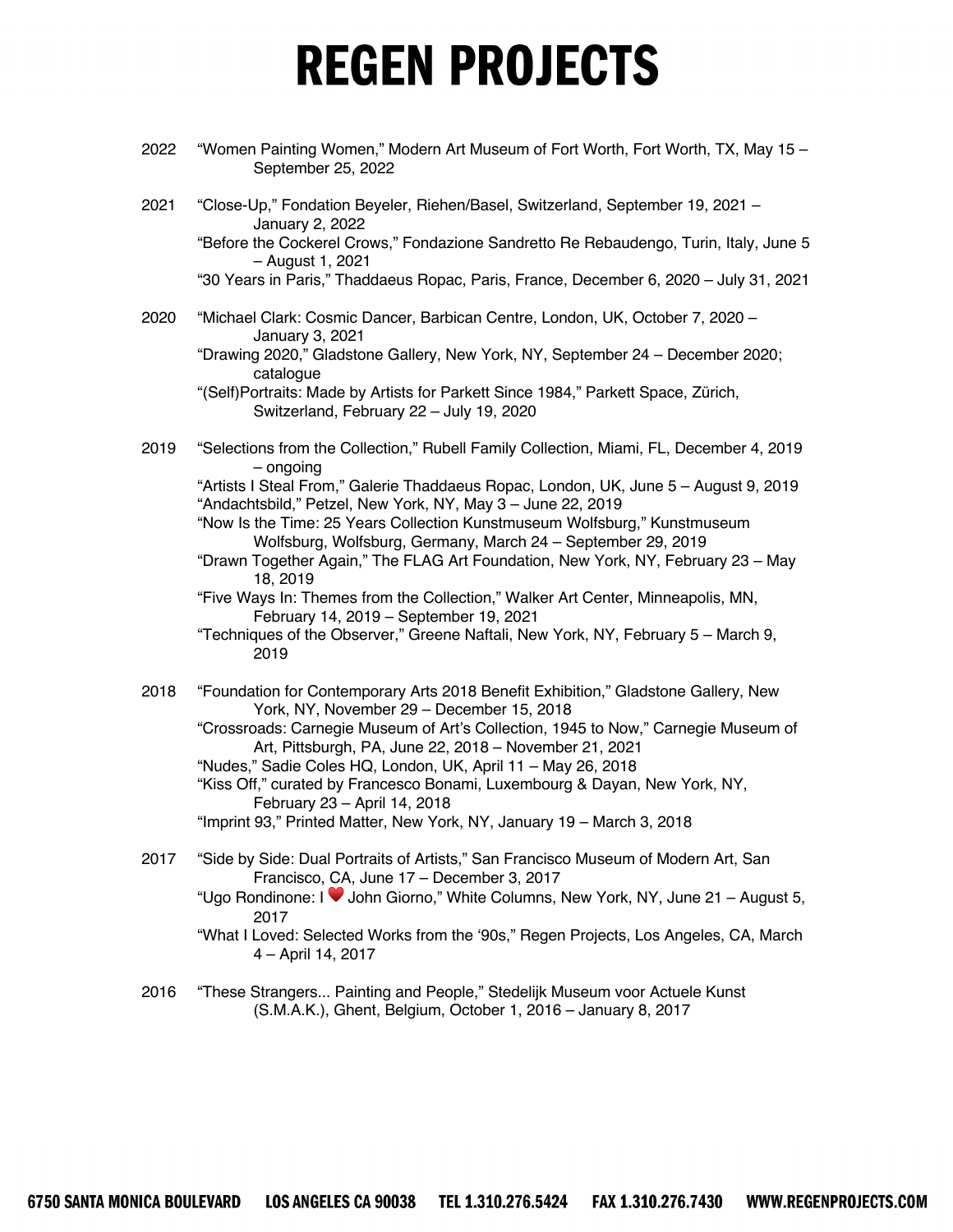- "Wait for Me at the Bottom of the Pool," Gladstone Gallery, Brussels, Belgium, September 9 – 24, 2016
- "SHE: International Women Artists Exhibition," Long Museum, Shanghai, China, July 23 October 30, 2016
- "Imprint 93," Whitechapel Gallery, London, UK, March 19 September 25, 2016
- "Two Palms," Contemporary Fine Arts, Berlin, Germany, June 25 September 20, 2016
- "FACE to FACE to FACE," Thomas Ammann Fine Art, Zurich, Germany, June 1 September 30, 2016
- "Mary & the volcano: A meteorological phantasmagoria," KIT Kunst im Tunnel, Düsseldorf, Germany, May 14 – August 14, 2016; catalogue
- "Presently," Neugerriemschneider, Berlin, Germany, April 19 May 21, 2016
- "Human Interest: Portraits from the Whitney's Collection," Whitney Museum of American Art, New York, NY, April 6, 2016 – February 12, 2017
- "Robert Mapplethorpe: The Perfect Medium," Los Angeles County Museum of Art, Los Angeles, CA, March 20 – July 31, 2016; catalogue
- "Unfinished: Thoughts Left Visible," The Met Breuer, The Metropolitan Museum of Art, New York, NY, March 18 – September 4, 2016; catalogue

"Les Fleurs Du Mal," Nahmad Contemporary, New York, NY, March 3 – April 9, 2016 "Pure Romance: Art and the Romantic Sensibility," The Redfern Gallery, London, UK,

- 2015 "NO MAN'S LAND: Women Artists from the Rubell Family Collection," Rubell Family Collection, Miami, FL, December 2, 2015 – May 28, 2016; travels to National Museum of Women in the Arts, Washington D.C., September 30, 2016 – January 08, 2017; catalogue
	- "Collecting and Sharing: Trevor Fairbrother, John T. Kirk, and the Hood Museum of Art, Hood Museum of Art," Dartmouth College, Hanover, NH, August 22 – December 6, 2015; catalogue
	- "Popular Images," KARMA, Amagansett, NY, August 8 September 7, 2015
	- "Future Present," Schaulager, Basel, Switzerland, June 13, 2015 January 31, 2016; catalogue
	- "America is Hard to See," Whitney Museum of American Art, New York, NY, May 1 September 27, 2015
	- "Love for Three Oranges," Gladstone Gallery, Brussels, Belgium, April 23 June 20, 2015

"True Monotypes," International Print Center New York, NY, March 26 – May 30, 2015

- "Dries Van Noten: Inspirations," MoMu Fashion Museum Antwerp, Antwerp, Belgium, February 13 – July 19, 2015
- "Come As You Are: Art of the 1990s," Montclair Art Museum, Montclair, NJ, February 8, 2015 - May 17, 2015; travels to Telfair Museums, Savannah, GA, June 12 – September 20, 2015; University of Michigan Museum of Art, Ann Arbor, MI, October 17, 2015 – January 31, 2016; Blanton Museum of Art, University of Texas, Austin, TX, February 17 – May 15, 2016; catalogue
- 2014 "Artists for Artists: 51st Anniversary Exhibition to Benefit the Foundation for Contemporary Art," Matthew Marks Gallery, New York, NY, December 13, 2014 – January 10, 2015; catalogue
	- "To Have and to Hold," Rubell Family Collection, Miami, FL, December 3, 2014 May 30, 2015

February 2 – 27, 2016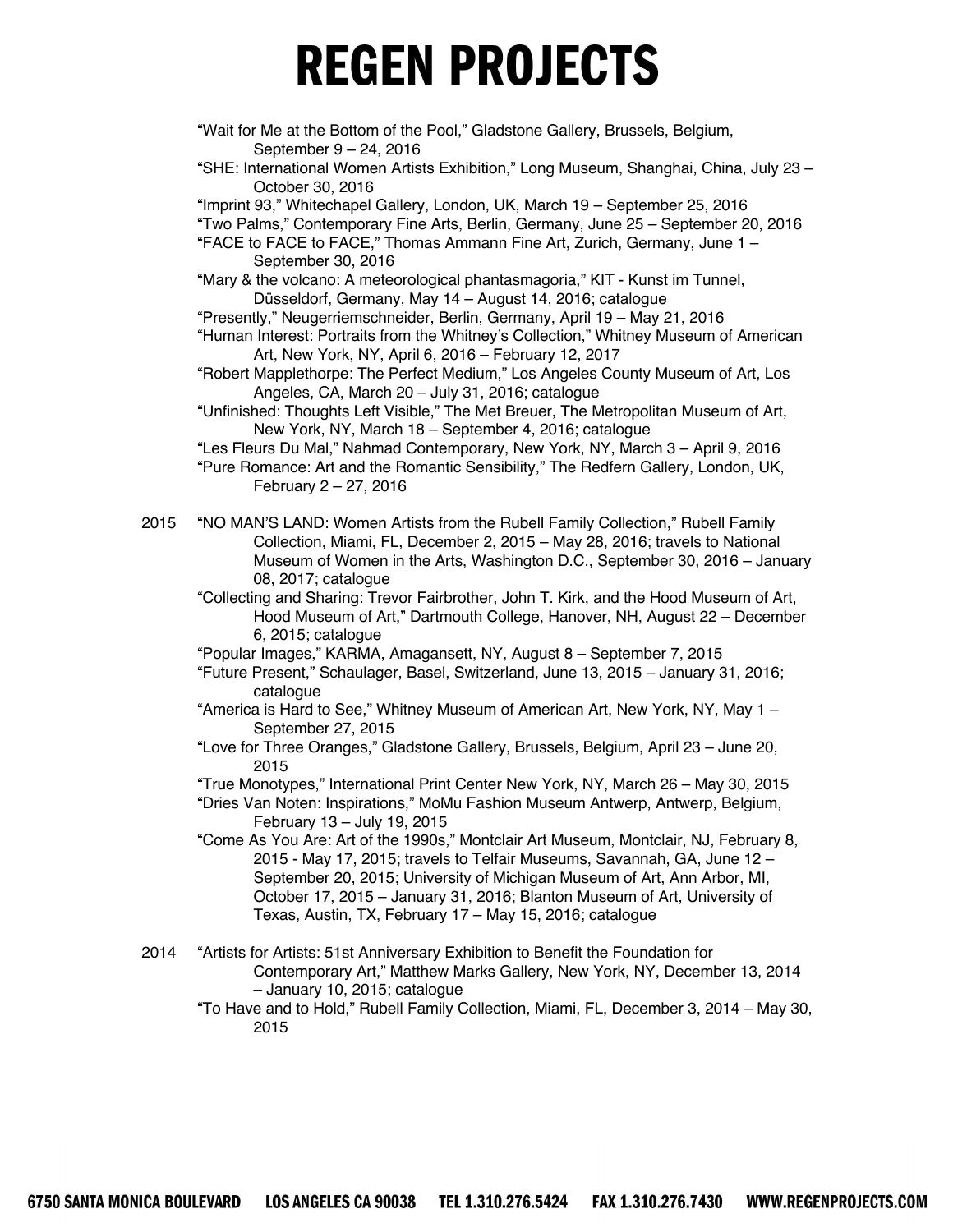- "Secret Passions: Private Flemish Collections," Le Tripostal, Lille, France, October 10, 2014 – January 4, 2015; catalogue
- "Rockaway!," curated by MoMA PS1, Fort Tilden and Rockaway Beach, New York, NY, June 29 – September 1, 2014
- "Somos Libres II," curated by Neville Wakefield, Pinacoteca Gianni e Marella Agnelli, Turin, Italy, May 10 – September 14, 2014
- "Paint New York: Painting from the American East Coast," Kunstforeningen GL STRAND, Copenhagen, Denmark, June 14 – September 7, 2014
- "Van Gogh Live!," Fondation Vincent Van Gogh Arles, curated by Bice Curiger, Arles, France, April 7 – August 31, 2014
- "Traces of Modernism," Kunstmuseum Wolfsburg, Wolfsburg, Germany, March 15 October 26, 2014
- "Stars: Contemporary Prints by Derrière L'Étoile Studio (Part Three)," Zimmerli Art Museum, Rutgers University, New Brunswick, NJ, March 8 - July 31, 2014
- "Dries Van Noten Inspirations," Les Arts Décoratifs, Paris, France, March 1 August 31, 2014; catalogue
- "Imaginary Portraits: Prince Igor," Gallery Met, The Metropolitan Opera, New York, NY, January 31 – May 10, 2014
- 2013 "INDEPENDENTS," V1 Gallery, Copenhagen, DK, August 17 September 7, 2013 "Moby Dick," Tel Aviv Museum of Art, Tel Aviv, Israel, May 30 – October 5, 2013 "Blood of Two," Sharjah Biennial 11, March 13—May 13, 2013
	- "Women's Art Now," Leslie Sacks Fine Art, Brentwood, CA, January 19 –Februrary 25, 2013
	- "NYC 1993: Experimental Jet Set, Trash and No Star," New Museum, New York, NY, February 13 – May 26, 2013; catalogue
- 2012 "Inaugural Exhibition by Gallery Artists," Regen Projects, Los Angeles, CA, September 22 – October 27, 2012

"now I am quietly waiting for the catastrophe of my personality to seem beautiful again, and interesting, and modern," Bortolami, New York, NY, September 13, 2012 "Regarding Warhol; Fifty Artists, Fifty Years," Metropolitan Museum of Art, New York

"Contemporary painting, 1960 to the Present: Selections from the Collection," San Francisco Museum of Modern Art, San Francisco, CA, May 18- August 12, 2012

"Secret Life (with Jonathan Horowitz)," Sadie Coles HQ, London, UK, June 7 – August 25, 2012

2011 "Sentimental Education," Gavlak Gallery, Palm Beach, FL, November 22, 2011 – January 7, 2012

"Nothing in the World But Youth," Turner Contemporary, Kent, United Kingdom, September 17, 2011 - January 8, 2012

"American Portraits: Treasure from the Parrish Art Museum," Parrish Art Museum, South Hampton, NY, October 16 – November 27, 2011

"About Painting," Art Berlin Contemporary, Berlin, September 7 – 11, 2011

"Faces," Hiram Butler Gallery, Houston, TX, June 18 – July 20, 2011

"Face Off: Portraits by Contemporary Artists," Lyman Allyn Art Museum, New London, CT, April 10 – September 18, 2011.

"L'INSOUTENABLE LÉGÈRETÉ DE L'ÊTRE," Yvon Lambert, New York, January 20 – February 19, 2011, Paris, January 26 – March 3, 2011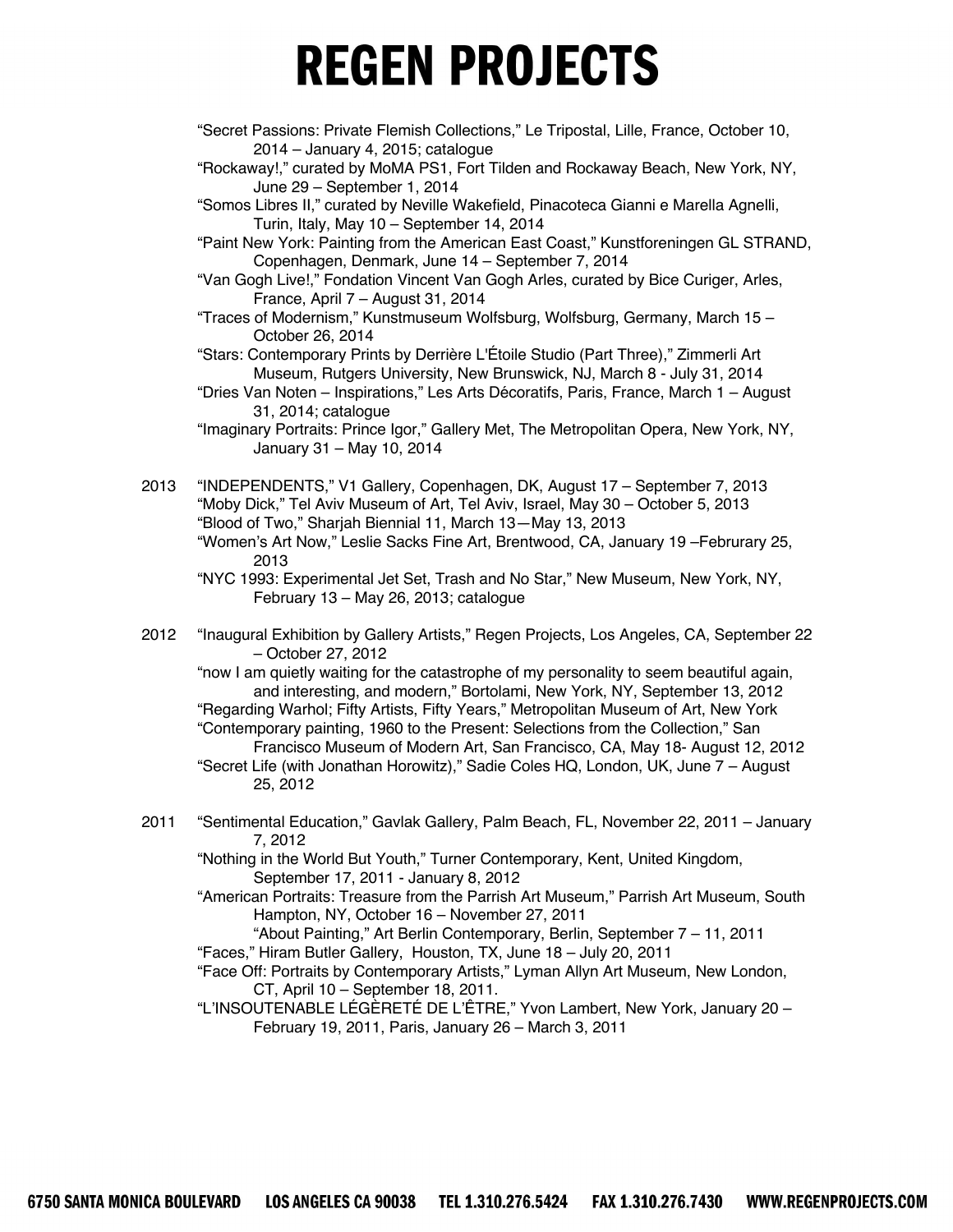"Jack Smith: 'Thanks for Explaining Me'," Barbara Gladstone Gallery, New York "Kompass—Zeichnungern aus dem MoMA," New York, Gropius Bau, Berlin, Germany "Age of Innocence," Yvonne Lambert Gallery, New York "Invitation to the Voyage," Algus Greenspon, New York

- 2010 "At Home/ Not At Home: Works from the Collection of Martin and Rebecca Eisenberg," Hessel Museum of Art, CCS Bard, NY, June 26 – December 19, 2010 "In the Company of Alice," Victoria Miro Gallery, London, June 22 – July 30, 2010 "Kurt," Seattle Art Museum, Seattle, WA, May 13- September 6, 2010 "On Publications, Portraits, Public Art and Performance," The Modern Institute/ Toby Webster Ltd, Glasgow, Scotland "Compass in Hand: Selections from the Judith Rothschild Foundation Contemporary Drawings Collection," Museum of Modern Art, New York 2009 "Blood of Two: Matthew Barney & Elizabeth Peyton," Slaughterhouse, DESTE Foundation Project Space, Hydra, Greece, June 16, 2009 – Spring 2010 "Landscape," Armory, New York "Something About Mary," Gallery Met, The Metropolitan Opera, New York "The living and the dead," Gavin Brown's enterprise, New York "Modern Modern," Chelsea Art Museum, New York 2008 "Depreciation and Devastation," curated by Darren Bader, Gavin Brown, and Tony Just, GBE @ Passerby, New York, NY, March 7, 2008 "New Acquistion- [Sanbi Shosha] Ueda Collection," Museum of Contemporary Art Tokyo, Japan 2007 "Makers and Modelers: Works in Ceramic," Gladstone Gallery, New York, NY, September 8 – October 13, 2007 "Old School," Hauser & Wirth Colnaghi, London, UK, May 11 – June 9, 2007 "Still Life & Kicking," Paula Cooper Gallery, New York, NY May 10 – June 8, 2007 "Very Abstract and Hyper Figurative," curated by Jens Hoffmann, Thomas Dane Gallery, London, UK, March 15 – April 14, 2007 "Like color in pictures," Aspen Art Museum, Colorado, February 16 – April 15, 2007; catalogue "Fast Forward: Contemporary Collections for the Dallas Museum of Art," Dallas Museum of Art, Dallas, Texas, February 11 – May 20, 2007; catalogue
- 2006 "Essential Painting," National Museum of Art, Osaka, Japan, October 3 December 24, 2006
	- "Surprise Surprise," Institute of Contemporary Arts, London, UK, August 2 September 10, 2006
	- "The Name of the Show Is Not 'Gay Art Now," Paul Kasmin Gallery, New York, NY, 2006 "Good Vibrations," Papesse Centro Arte Contemporanea, Siena, Italy, 2006
	- "Contemporary Masterworks: Saint Louis Collects," Contemporary Art Museum of St. Louis, MO, 2006
	- "Garden Paradise," The Arsenal Gallery in Central Park, New York, NY, 2006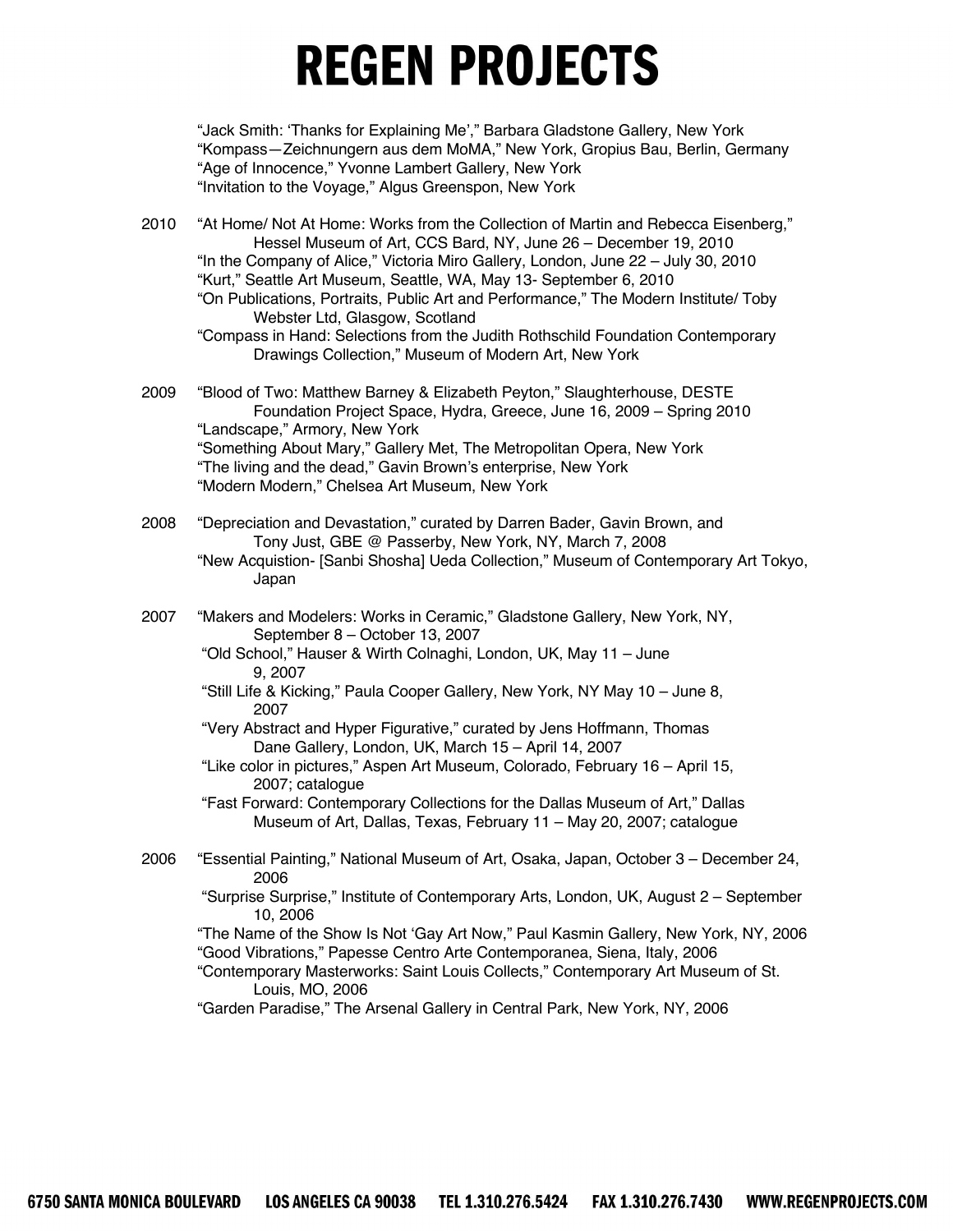- "Likeness: Portraits of Artists By Other Artists," Illingworth Kerr Gallery, Alberta College of Art & Design, Calgary, Alberta, Canada, 2006
- 2005 "After Cézanne," Museum of Contemporary Art, Los Angeles, November 20, 2005 June 19, 2006

**"**Vogue Nudes," Mitchell-Innes & Nash, New York, NY, November 18 – December 23, 2005

"Drawing from the Modern , 1975 - 2005," Museum of Modern Art, New York, NY, September 14, 2005 – January 9, 2006

"Likeness: Portraits of Artists by Other Artists," University Art Museum,

- California State University Long Beach, CA, August 30 October 30, 2005
- "Nick Mauss and Elizabeth Peyton," Glenn Horowitz Bookseller, East Hampton, NY August 13 – September 14, 2005
- "Drunk vs. Stoned 2," co-produced by Gavin Brown's enterprise and General Store of Milwaukee, Gavin Brown's enterprise, New York, NY, August 4 – September 7, 2005
- "Girls on Film," curated by Kristine Bell, Zwiner and Wirth Gallery, New York, NY, July 7 September 2, 2005

"Bidibidobidiboo," Foundazione Sandretto Re Rebaudengo, Turin, Italy, 2005; catalogue "Getting Emotional," Institute of Contemporary Art, Boston, MA, May 19 – September 4, 2005

- 2004 "Direct Painting -- Die Neue Kunsthalle IV," Kunsthalle Mannheim, Mannheim, Germany, November 6, 2004 – May 1, 2005
	- "Eye of the Needle," Roberts & Tilton, Los Angeles, CA, October 23 November 13, 2004
	- "North Fork / South Fork: East End Art Now," The Parrish Art Museum, Southhampton, NY, Part 1: May 23 – July 18, 2004 & Part 2: July 25 – September 12, 2004; catalogue
	- "The Whitney Biennial," The Whitney Museum of American Art, New York, NY, March 10-May 30, 2004, cat.
	- "Likeness: Portraits of Artists by Other Artists," CCA Wattis Institute, San Francisco, CA, Februay 27 – May 8, 2004
	- "Treasure Island: 10 Years Collection Kunstmuseum Wolfsburg," Kunstmuseum Woflsburg, Germany, February 7 – April 18, 2004
- 2003 "Inaugural Exhibition," Regen Projects, Los Angeles, CA, January 25 March 8 "Portraiture," Karyn Lovegrove Gallery, Los Angeles, CA April 26 – May 24 "Painting Pictures," Kuntsmuseum Wolfsburg, Wolfsburg, Germany, March 1 – June 29

"Reverie: Works from the Collection of Douglas Kramer," Speed Art Museum, Louisville, KY, July 22-October 5, 2003

- "Pittura/Painting," la Biennale di Venezia, curated by Francesco Bonami, Venice, Italy; catalogue
- 2002 "Lieber Maler, male mir...," Kunsthalle wien, September 20 January 3, cat. "Drawing Now: Eight Propositions," Museum of Modern Art, New York, October 17 - January 6, 2003 "Remix," Tate Liverpool, Liverpool, UK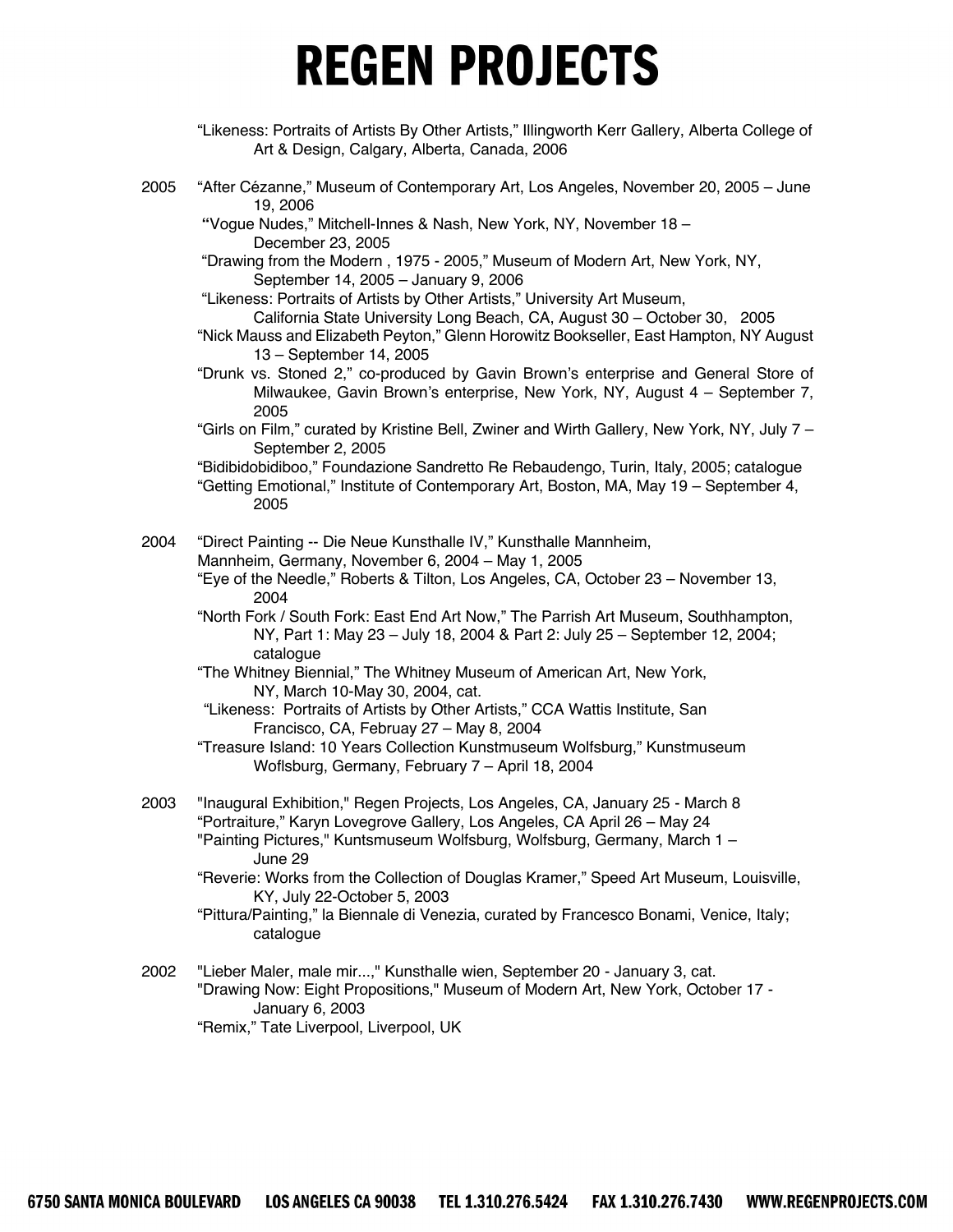- 2001 "Drawings," Regen Projects, Los Angeles, CA, May 26 July 21 "Sammlung Hauser und Wirth," St. Gallen, May 13 - October 14 "The Way I See It," Galerie Jennifer Flay, Paris, France, March 10-April 21
- 2000 "00," Barbara Gladstone Gallery, New York, NY, July 6 August 5, cat. "Interventions," Milwaukee Art Museum, Milwaukee, WI, January 21 - April 23
- 1999 "Village Disco," Cabinet, London, UK, December 11, 1999 January 15, 2000 "Gesammelte Werke 1: Zeitgenossische Kunst seit 1968," Kunstmuseum Wolfsburg, Wolfsburg, Germany, July 16 - October 3, 1999 "Examining Pictures," White Chapel Art Gallery, London, UK Karen McCready Fine Art, New York, NY
- 1998 "Sisi, Sisimus, Sisimen," Galerie Menotti, Baden, Austria (catalogue) "Hanging," Galeria Camargo Vilaca, Sao Paulo, Brazil (catalogue) "Young Americans II," Saatchi Gallery, London, UK "Tell me a Story," Centre National d'Art Contemporain de Grenoble, France "People II," Monica de Cardenas, Milan, Italy "Magasin," Centre National d'Art Contemporain de Grenoble, France "Exterminating Angel," curated by Joshua Decter, Ghislaine Husenot Gallery, Paris, France Galerie Daniel Buchholz, Koln, Germany

1997 "The Most Contemporary Picture Show: Rene Daniels and Elizabeth Peyton," Kunstmuseum Wolfsburg, Germany, September 12 - January 3, 1999 "Contemporary Projects: Longing and Memory", curated by Lynn Zelevansky, Los Angeles County Museum of Art, Los Angeles, CA "Projects 60", The Museum of Modern Art, NY, June 24 - September 8 "Kunst...Arbeit: Aus der Sammlung Seudwest LB," Sudwestdeutsche Landesbank, Stuttgart, Germany "Coming Home Again," Visual Arts Gallery, New York, NY Site Santa Fe, Santa Fe, NM "Antlitz," Max-Gandolph-Bibliothek, Salzburg, Austria "New Work: Drawings Today," San Francisco Museum of Modern Art, San Francisco, CA "Heaven," P.S.1, New York, NY "Hirsch Farm Project," Hirsch Foundation, Northbrook, IL

1996 "Ein Stuck von Himmel," Kunsthalle Nurnberg, Germany; traveled to South London Gallery, London, UK; Southampton Art Gallery, Southampton, UK; Cornerhouse, Manchester, UK (catalogue)

"a/drift," curated by Josh Decter, Bard Center for Curatorial Studies, Annandale-on-Hudson, NY, October 26, 1996 – January 5, 1997

Universalis, Sao Paulo Bienal, Sao Paulo, Brasil

"Wunderbar", Kunsterverien Hamburg, Hamburg, Germany

Victoria Miro Gallery, London, UK

"Screen", curated by Joshua Decter, Fredrich Petzel Gallery, NY